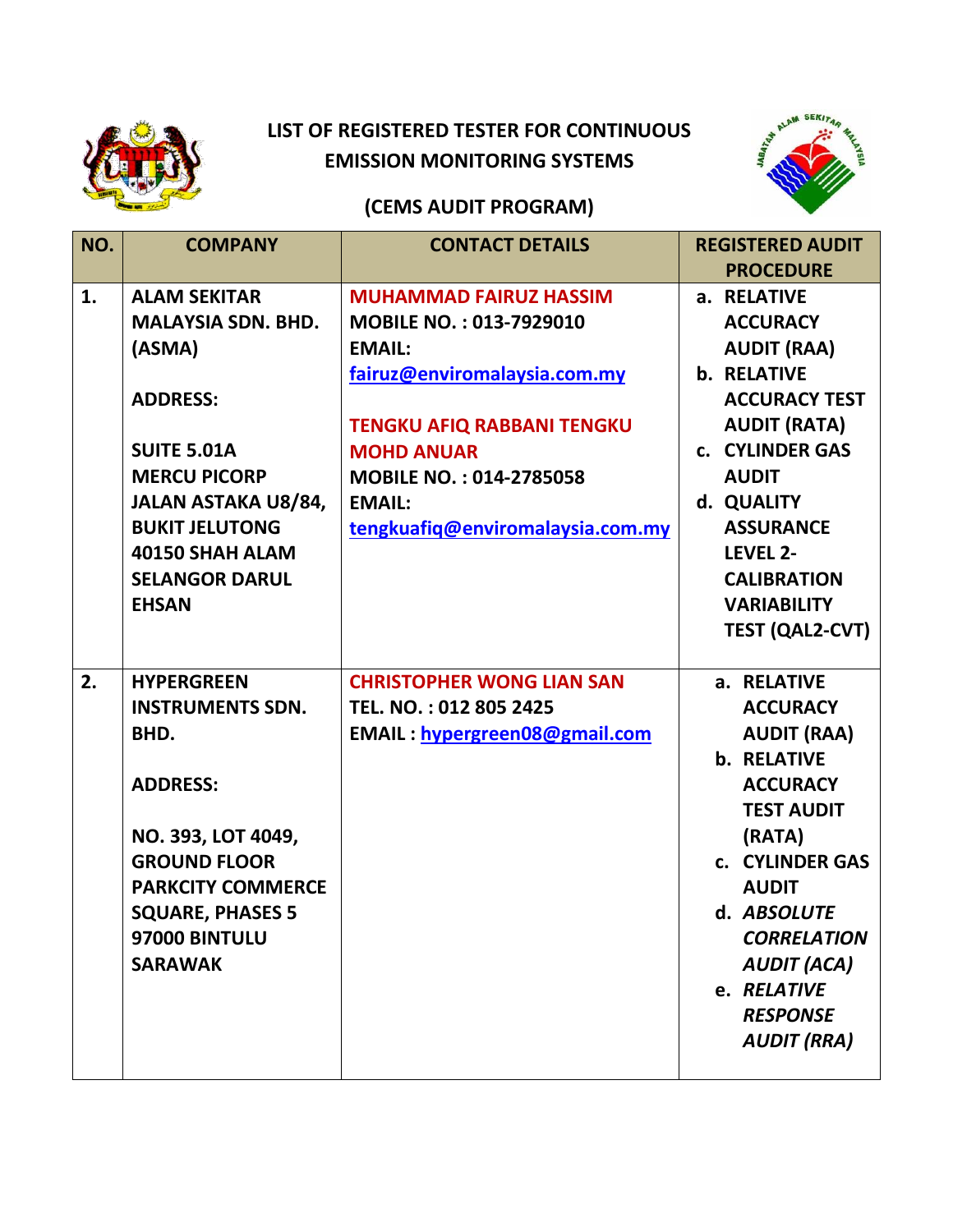| NO. | <b>COMPANY</b>                      | <b>CONTACT DETAILS</b>                                   | <b>REGISTERED AUDIT</b><br><b>PROCEDURE</b>                                                                                                                                     |
|-----|-------------------------------------|----------------------------------------------------------|---------------------------------------------------------------------------------------------------------------------------------------------------------------------------------|
|     |                                     |                                                          | f. RESPONSE<br><b>CORRELATION</b><br><b>AUDIT (RCA)</b><br>g. QUALITY<br><b>ASSURANCE</b><br>LEVEL 2-<br><b>CALIBRATION</b><br><b>VARIABILITY</b><br><b>TEST (QAL2-</b><br>CVT) |
| 3.  | <b>ARTGARD VENTURES</b>             | <b>MOHD IRWAN ABDULLAH</b>                               | a. RELATIVE                                                                                                                                                                     |
|     | SDN. BHD.                           | EMAIL: <i>irwan@artgard.my</i>                           | <b>ACCURACY</b>                                                                                                                                                                 |
|     |                                     |                                                          | <b>AUDIT (RAA)</b>                                                                                                                                                              |
|     | <b>ADDRESS:</b>                     | <b>MEGAT SYAHRUL RIZAL</b><br>EMAIL: msyahrul@artgard.my | <b>b. RELATIVE</b><br><b>ACCURACY</b>                                                                                                                                           |
|     |                                     |                                                          | <b>TEST AUDIT</b>                                                                                                                                                               |
|     | <b>NO. 27-1, JALAN</b><br>UNGU U9/B |                                                          | (RATA)                                                                                                                                                                          |
|     | <b>SUNWAY KAYANGAN</b>              |                                                          | c. CYLINDER GAS                                                                                                                                                                 |
|     | 40150 SHAH ALAM                     |                                                          | <b>AUDIT</b>                                                                                                                                                                    |
|     | <b>SELANGOR DARUL</b>               |                                                          | d. ABSOLUTE                                                                                                                                                                     |
|     | <b>EHSAN</b>                        |                                                          | <b>CORRELATION</b>                                                                                                                                                              |
|     |                                     |                                                          | <b>AUDIT (ACA)</b>                                                                                                                                                              |
|     | TEL. NO: 03-7832 2387               |                                                          | e. RELATIVE<br><b>RESPONSE</b>                                                                                                                                                  |
|     |                                     |                                                          | <b>AUDIT (RRA)</b>                                                                                                                                                              |
|     |                                     |                                                          | <b>RESPONSE</b><br>$f_{\star}$                                                                                                                                                  |
|     |                                     |                                                          | <b>CORRELATION</b>                                                                                                                                                              |
|     |                                     |                                                          | <b>AUDIT (RCA)</b>                                                                                                                                                              |
|     |                                     |                                                          | g. QUALITY                                                                                                                                                                      |
|     |                                     |                                                          | <b>ASSURANCE</b>                                                                                                                                                                |
|     |                                     |                                                          | LEVEL 2-                                                                                                                                                                        |
|     |                                     |                                                          | <b>CALIBRATION</b>                                                                                                                                                              |
|     |                                     |                                                          | <b>VARIABILITY</b>                                                                                                                                                              |
|     |                                     |                                                          | <b>TEST (QAL2-</b>                                                                                                                                                              |
|     |                                     |                                                          | CVT)                                                                                                                                                                            |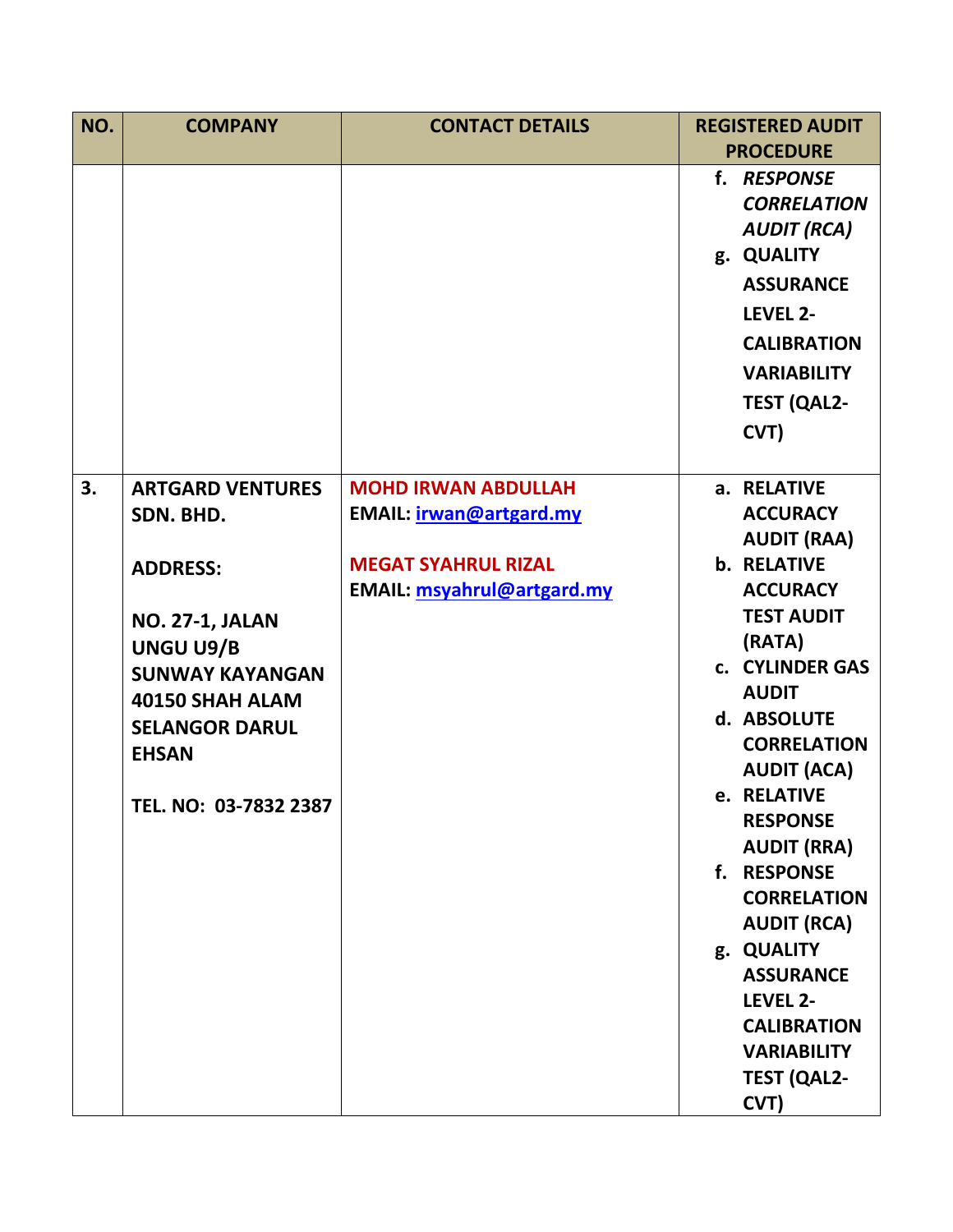| NO. | <b>COMPANY</b>          | <b>CONTACT DETAILS</b>         | <b>REGISTERED AUDIT</b> |
|-----|-------------------------|--------------------------------|-------------------------|
|     |                         |                                | <b>PROCEDURE</b>        |
| 4.  | <b>THUNDERWORKS</b>     | <b>MOHD FAIZAL OTHMAN</b>      | a. RELATIVE             |
|     | <b>AUTOMATION SDN.</b>  | <b>MOBILE NO: 012 290 2977</b> | <b>ACCURACY</b>         |
|     | BHD.                    | <b>EMAIL:</b>                  | <b>AUDIT (RAA)</b>      |
|     |                         | faizal@thunderworks.com.my     | <b>b. RELATIVE</b>      |
|     | <b>ADDRESS:</b>         |                                | <b>ACCURACY</b>         |
|     |                         |                                | <b>TEST AUDIT</b>       |
|     | 7-1, 3RD MILE SQUARE    | <b>MICHELL GRACE KENNETH</b>   | (RATA)                  |
|     | 151, JALAN KLANG        | <b>MOBILE NO: 013 840 6317</b> | c. CYLINDER GAS         |
|     | <b>LAMA</b>             | <b>EMAIL:</b>                  | <b>AUDIT</b>            |
|     | <b>58100 KUALA</b>      | michell@thunderworks.com.my    | d. ABSOLUTE             |
|     | <b>LUMPUR</b>           |                                | <b>CORRELATION</b>      |
|     | <b>TEL. NO.:</b>        |                                | <b>AUDIT (ACA)</b>      |
|     | 03-7986 0977            |                                | e. RELATIVE             |
|     |                         |                                | <b>RESPONSE</b>         |
|     |                         |                                | <b>AUDIT (RRA)</b>      |
|     |                         |                                | f. RESPONSE             |
|     |                         |                                | <b>CORRELATION</b>      |
|     |                         |                                | <b>AUDIT (RCA)</b>      |
|     |                         |                                | g. QUALITY              |
|     |                         |                                | <b>ASSURANCE</b>        |
|     |                         |                                | LEVEL 2-                |
|     |                         |                                | <b>CALIBRATION</b>      |
|     |                         |                                | <b>VARIABILITY</b>      |
|     |                         |                                | <b>TEST (QAL2-</b>      |
|     |                         |                                | CVT)                    |
|     |                         |                                |                         |
| 5.  | <b>ENVIRO EXCELTECH</b> | <b>ZAMZAM TUAH AHMAD RAMLY</b> | a. RELATIVE             |
|     | SDN. BHD.               | <b>MOBILE NO: 0126928509</b>   | <b>ACCURACY</b>         |
|     |                         | <b>EMAIL:</b> zamzam@eetsb.com | <b>AUDIT (RAA)</b>      |
|     | <b>ADDRESS:</b>         |                                | <b>b. RELATIVE</b>      |
|     |                         | <b>MOHD AZUAN BIN GHAZALI</b>  | <b>ACCURACY</b>         |
|     | A-G-09, UNIV 360        | <b>MOBILE NO: 0192651659</b>   | <b>TEST AUDIT</b>       |
|     | PLACE, JALAN RAYA 2,    | <b>EMAIL: azuan@eetsb.com</b>  | (RATA)                  |
|     | <b>TAMAN SERDANG</b>    |                                | c. CYLINDER GAS         |
|     | <b>JAYA, 43300 SERI</b> |                                | <b>AUDIT</b>            |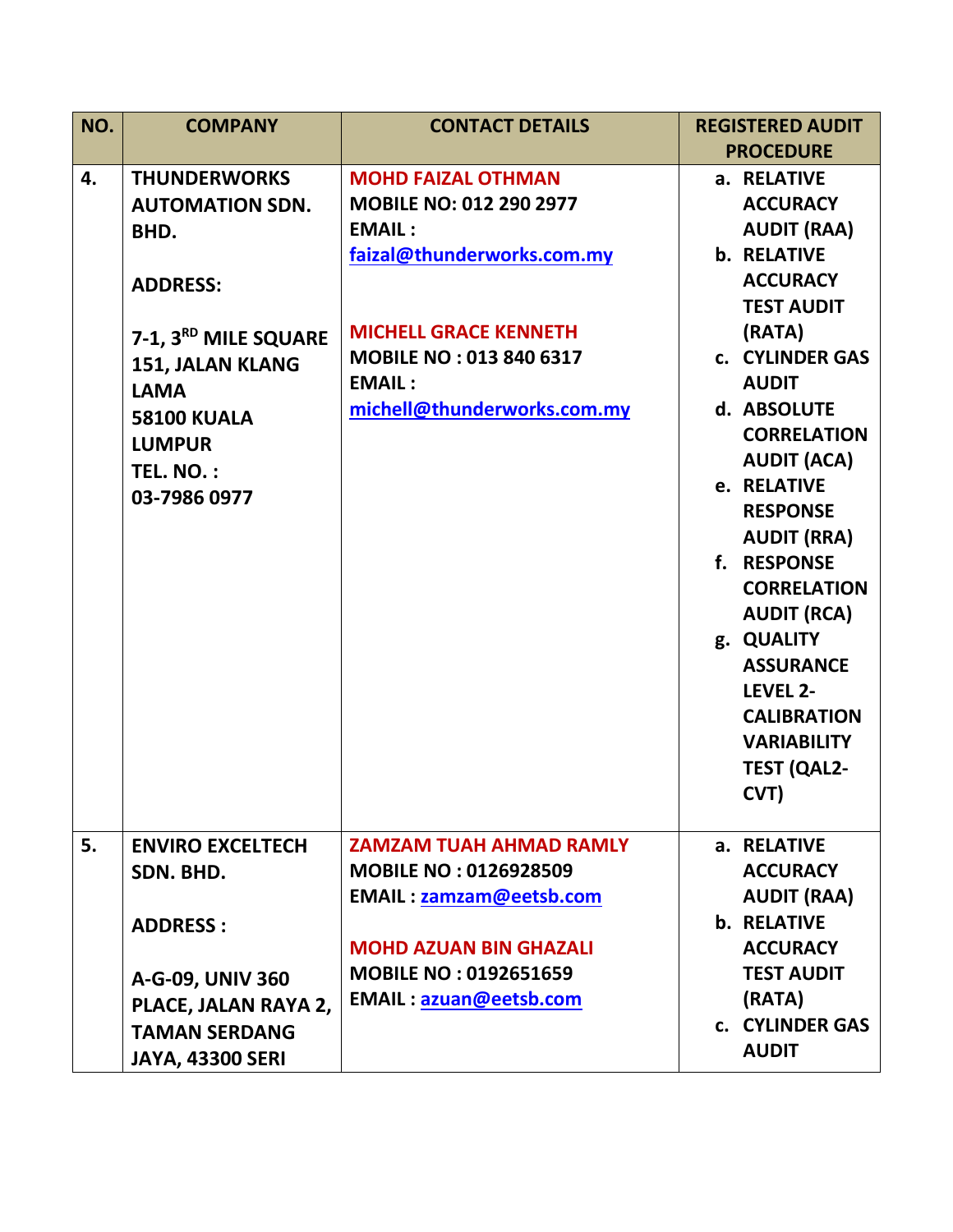| NO.            | <b>COMPANY</b>                                                                                                                                                                    | <b>CONTACT DETAILS</b>                                  | <b>REGISTERED AUDIT</b>                                                                                              |
|----------------|-----------------------------------------------------------------------------------------------------------------------------------------------------------------------------------|---------------------------------------------------------|----------------------------------------------------------------------------------------------------------------------|
|                | <b>KEMBANGAN,</b><br><b>SELANGOR</b><br><b>TEL./FAX NO.:</b><br>03-89598509                                                                                                       |                                                         | <b>PROCEDURE</b><br>d. RESPONSE<br><b>CORRELATION</b><br><b>AUDIT (RCA)</b>                                          |
| 6              | <b>GLOBAL GREEN</b><br><b>ENGINEERING SDN.</b><br>BHD.<br><b>ADDRESS:</b><br>NO 393, LOT 4049, 1st                                                                                | <b>STEVEN WONG</b><br>EMAIL: globalgreen08@gmail.com    | a. QUALITY<br><b>ASSURANCE</b><br>LEVEL 2-<br><b>CALIBRATION</b><br><b>VARIABILITY</b><br><b>TEST (QAL2-</b><br>CVT) |
|                | <b>FLOOR, PARKCITY</b><br><b>COMMERCE SQUARE,</b><br><b>PHASE 5, 97000</b><br><b>BINTULU SARAWAK</b><br><b>TEL/FAX NO.:</b><br>086-339240/086-<br>337240                          |                                                         |                                                                                                                      |
| $\overline{7}$ | <b>Chemsain</b><br>Konsultant Sdn.<br>Bhd.<br><b>ADDRESS</b><br>172 ROCK ROAD,<br>93200 KUCHING,<br><b>SARAWAK</b><br><b>TEL/FAX NO.:</b><br>082-548366/082-<br>548388/082-548399 | <b>IR. BRIAN CHONG</b><br><b>EMAIL: bc@chemsain.com</b> | a. QUALITY<br><b>ASSURANCE</b><br>LEVEL 2-<br><b>CALIBRATION</b><br><b>VARIABILITY</b><br><b>TEST (QAL2-</b><br>CVT) |
|                |                                                                                                                                                                                   |                                                         |                                                                                                                      |